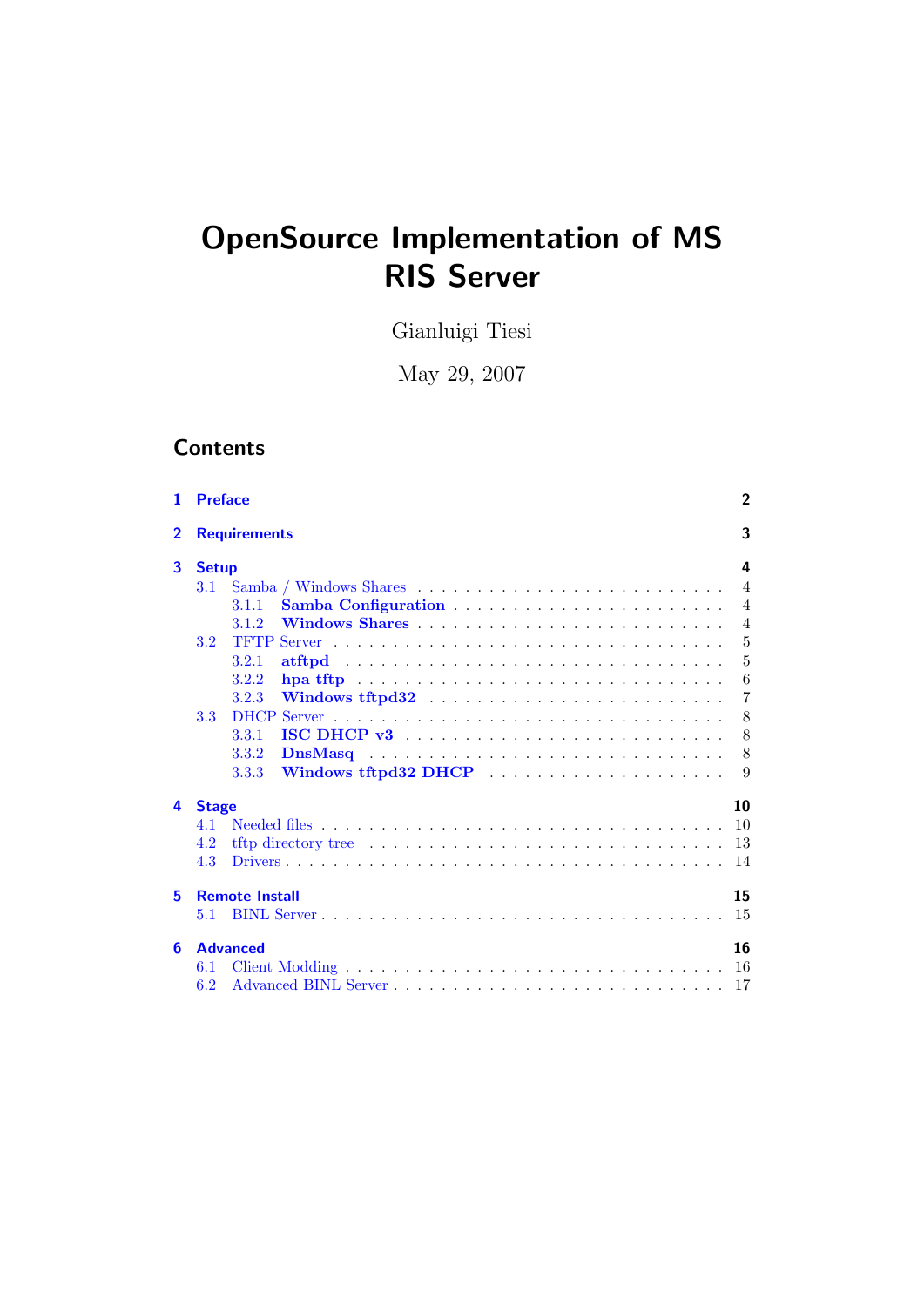# <span id="page-1-0"></span>1 Preface

This guide explains the Remote Installation of all supported Windows versions: Windows 2000, Windows XP and Windows 2003.

If you only need to setup one Operating System, just skip references to other ones.

The setup is tested on Gnu/Debian Linux (but it should work fine also with other distributions) and on Windows XP (Every platform supported by tftpd32 should work fine too).

Since the code is endian independent you should be able to make it work with most unix-like systems.

On Windows platform you may need to install Python, I suggest you to use ActiveState Python since it comes with a nice setup and most of win32 extensions.

You may also need some tools for unix like sed or cabextract to extract cab compressed files, you can also use an archive unpacker extracting files, I just recommend 7zip, since it is free and has a lot of nice features.

You will find references to a server name "attila", so you should replace it with your own server name/netbios name. You will also find reference to my own network 192.168.129.0/24, so just replace as needed.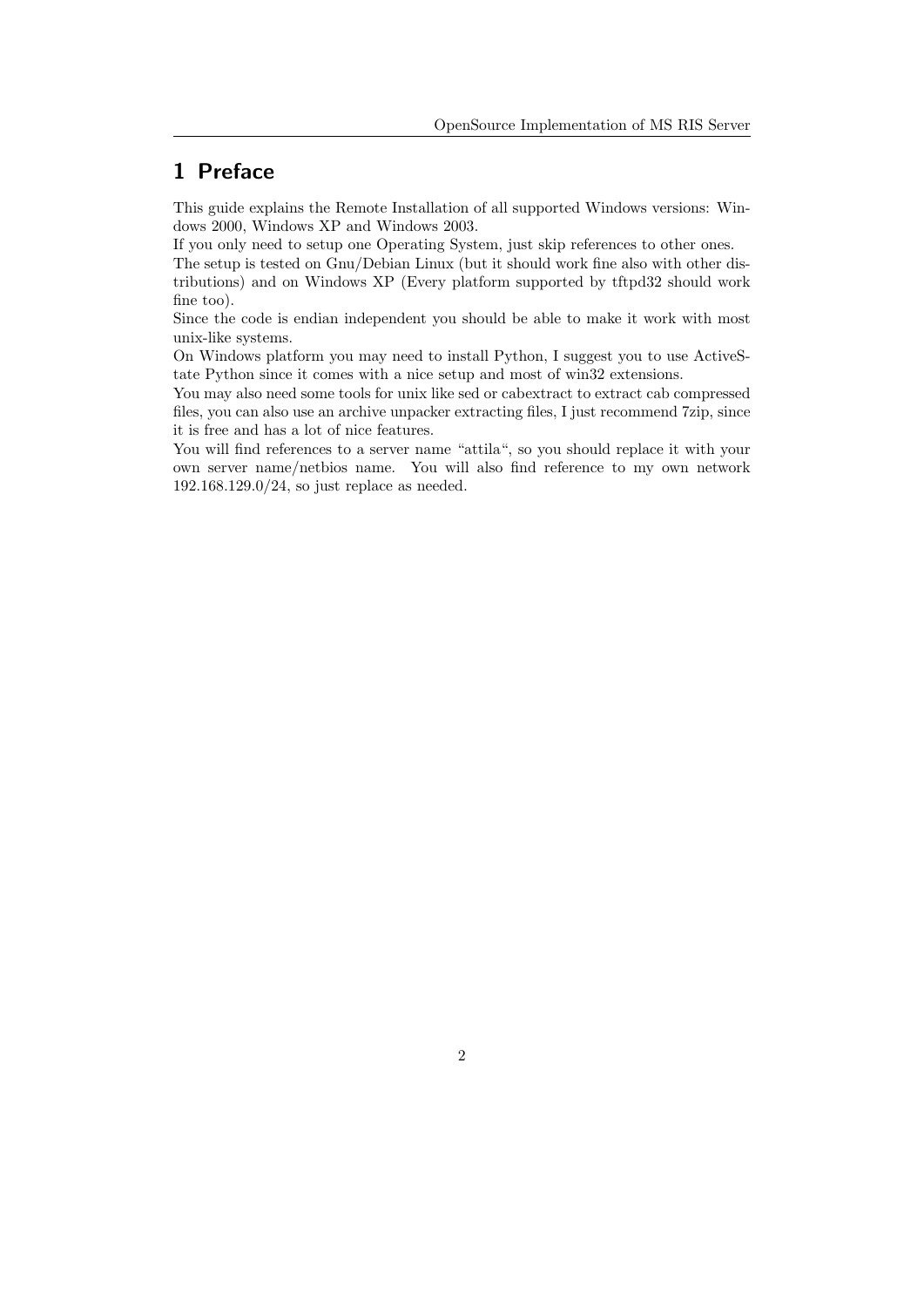# <span id="page-2-0"></span>2 Requirements

- My toolset of utility is called ris-linux, the package can be found on my web page: [http://oss.netfarm.it/.](http://oss.netfarm.it/)
- Linux/Unix box (I suggest Gnu/Debian) or a Windows win2k+ System, I really do not known if it works on win9x
- Python version  $\geq 2.1$  but you can still use a minimal service written in C
- A dhcp server: ISC v3 or DNSMasq
- A tftp server: atftp or hpa tftp on unix, tftpd32 on Windows
- A working Samba server, Windows is able to share by itself
- PXELinux very useful to make multiple choices menus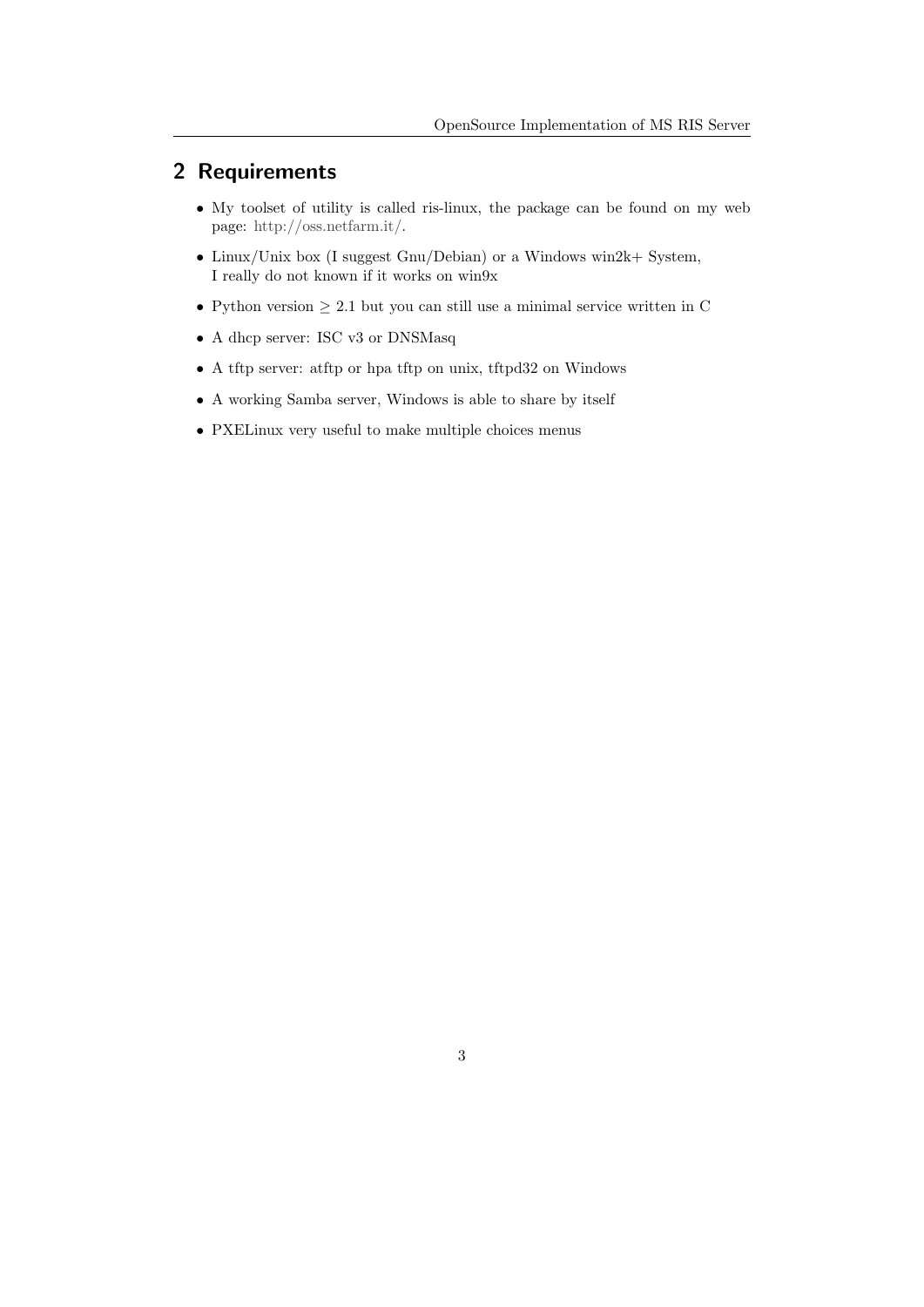## <span id="page-3-0"></span>3 Setup

#### <span id="page-3-1"></span>3.1 Samba / Windows Shares

#### <span id="page-3-2"></span>3.1.1 Samba Configuration

```
[REMINST]
      path = /mnt/disk/ris
      browsable = true
read only = No
     guest ok = Yes
```
You must set null **passwords**  $=$  **true** in the global section or the ris client will not able to access files. read only option is not really needed but this way you should be able to copy setup files directly from a Windows box.

#### <span id="page-3-3"></span>3.1.2 Windows Shares

Make a directory for tftp root, use tftpboot as name, then share it as RemInst. Please note that XP SP2 (and maybe other future windows versions/service packs) needs a special registry patch to re-enable "null session" shares, that is required to make RIS work. To achieve this you need to merge this registry file (copy and paste in a notepad, then save it with .reg extension). A reboot is required in order to make these changes have effect. The reg file is also in my software package.

```
Windows Registry Editor Version 5.00
[HKEY_LOCAL_MACHINE\SYSTEM\CurrentControlSet\Services\LanmanServer\Parameters]
"NullSessionPipes"=hex(7):43,00,4f,00,4d,00,4e,00,41,00,50,00,00,00,43,00,4f,\
  00,4d,00,4e,00,4f,00,44,00,45,00,00,00,53,00,51,00,4c,00,5c,00,51,00,55,00,\
  45,00,52,00,59,00,00,00,53,00,50,00,4f,00,4f,00,4c,00,53,00,53,00,00,00,4c,\
 00,4c,00,53,00,52,00,50,00,43,00,00,00,62,00,72,00,6f,00,77,00,73,00,65,00,\
 72,00,00,00,73,00,72,00,76,00,73,00,76,00,63,00,00,00,00,00
[HKEY_LOCAL_MACHINE\SYSTEM\CurrentControlSet\Control\Lsa]
"RestrictAnonymous"=dword:00000000
```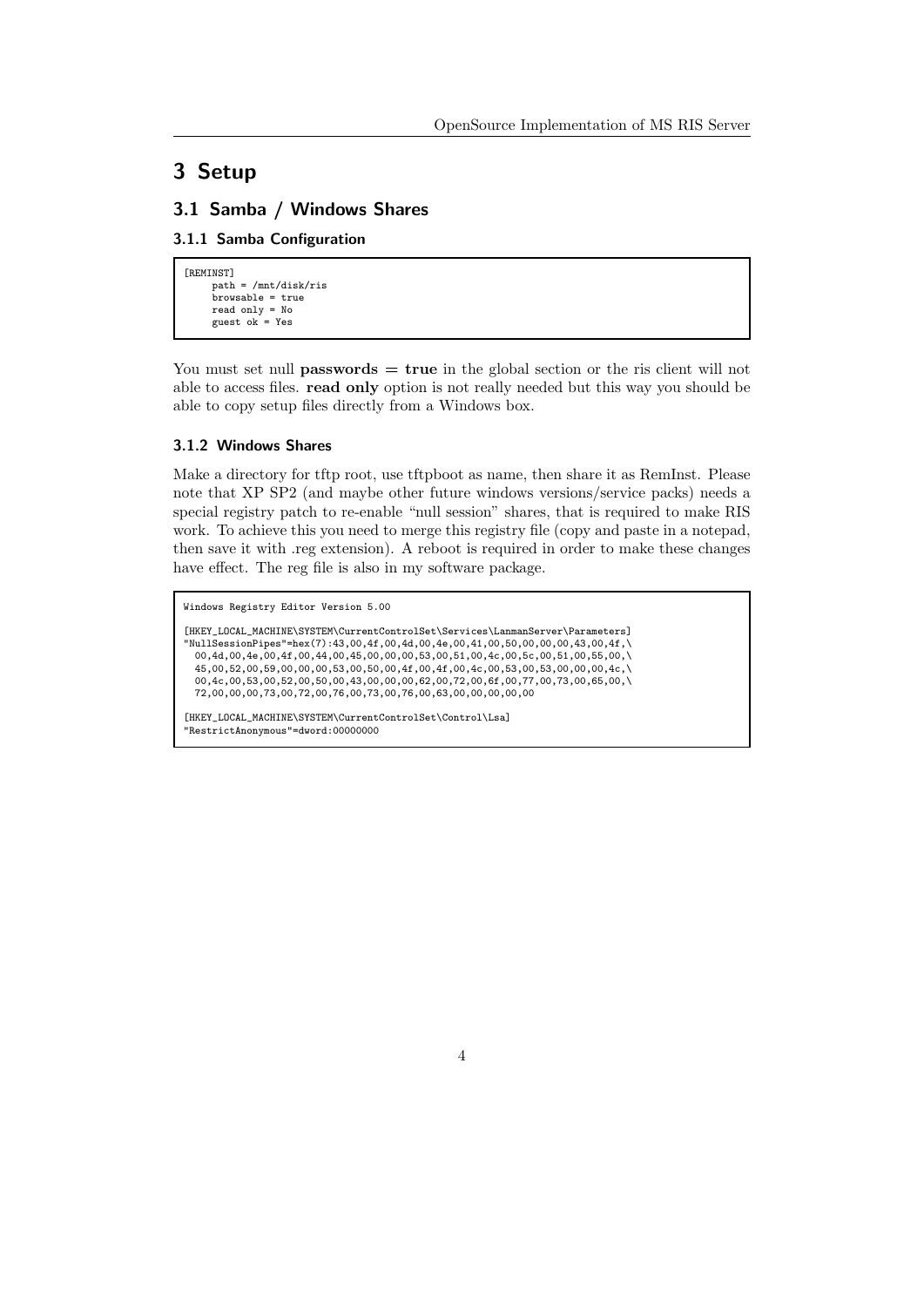#### <span id="page-4-0"></span>3.2 TFTP Server

The following procedures apply to a debian sid, but you can adapt it to whatever OS you want, just skip debian specific operations: download sources in place of apt-get source and

./configure && make && make install in place of dpkg -i.

You first need to download package source.

#### <span id="page-4-1"></span>3.2.1 atftpd

 $\triangleright$  <http://packages.debian.org/unstable/net/atftpd>

```
apt-get update
...
apt-get source atftpd
gpg: Signature made Mon 12 Feb 2007 10:13:47 AM CET using DSA key ID C0143D2D
gpg: Can't check signature: public key not found
dpkg-source: extracting atftp in atftp-0.7.dfsg
dpkg-source: unpacking atftp_0.7.dfsg.orig.tar.gz
dpkg-source: applying ./atftp_0.7.dfsg-1.2.diff.gz
apt-get build-dep atftpd
...
cd atftp-0.7.dfsg
patch -p1 < ../ris-linux/atftpd-filecase.diff
Hunk #1 succeeded at 659 (offset 4 lines).
patching file tftpd.h
patching file tftpd_file.c
dpkg-buildpackage -b
dpkg-deb: building package 'atftp' in '../atftp_0.7.dfsg-1.2_i386.deb'.
dpkg-deb: building package 'atftpd' in '../atftpd_0.7.dfsg-1.2_i386.deb'.
dpkg -i ../atftpd_0.7.dfsg-1.2_i386.deb
```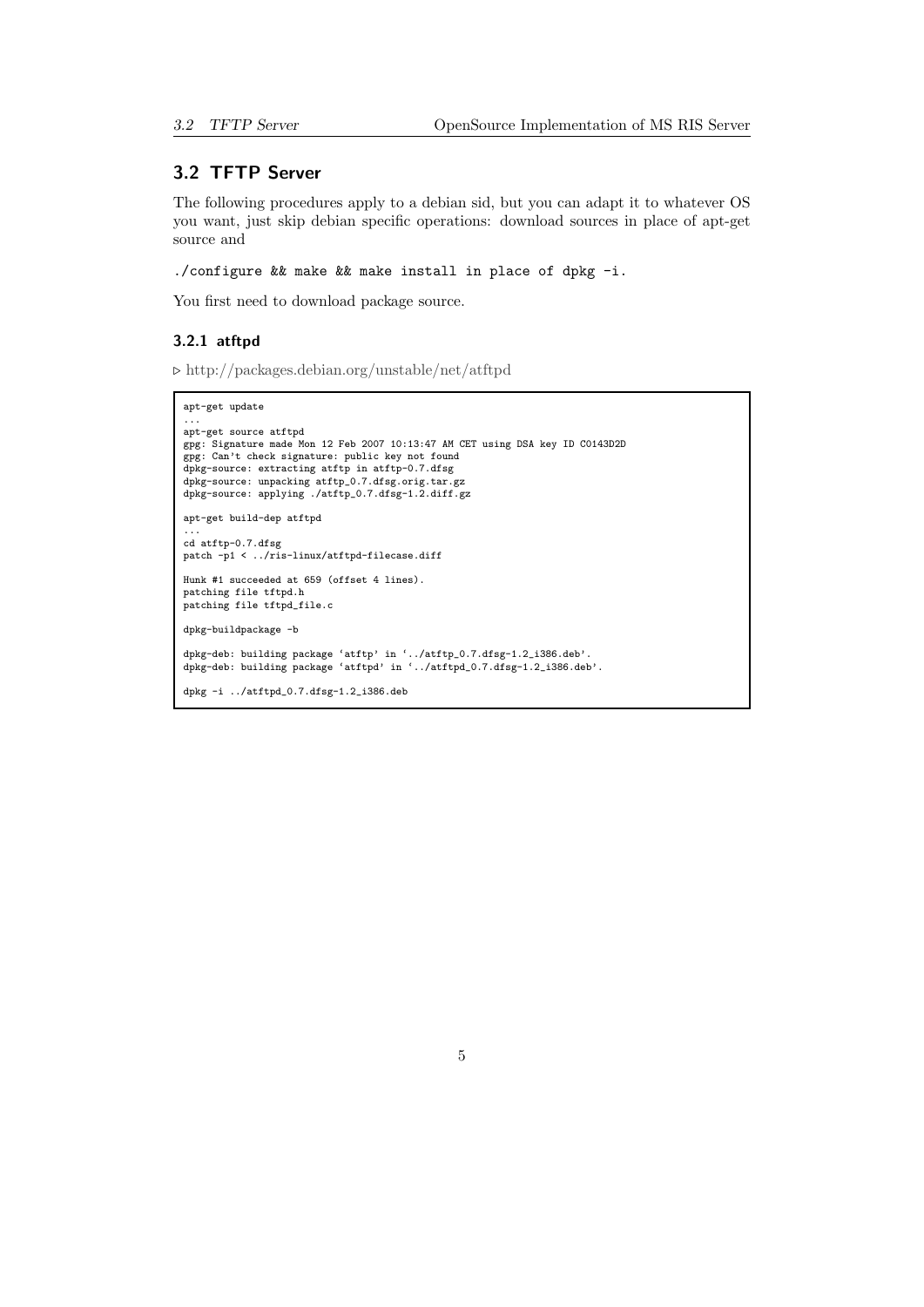#### <span id="page-5-0"></span>3.2.2 hpa tftp

. <http://www.kernel.org/pub/software/network/tftp/> Please note that hpa tftpd does not allow soft links in the directory tree.

```
apt-get update
 ...
apt-get source tftp-hpa
 gpg: Signature made Sat 24 Feb 2007 11:10:22 AM CET using DSA key ID C0143D2D<br>gpg: Can't check signature: public key not found<br>dpkg-source: extracting tftp-hpa in tftp-hpa-0.43<br>dpkg-source: unpacking tftp-hpa_0.43.orig.tar
dpkg-source: applying ./tftp-hpa_0.43-1.1.diff.gz
apt-get build-dep tftp-hpa
 ...
cd tftp-hpa-0.43
patch -p1 < ../ris-linux/tftp-hpa-filecase.diff
 patching file tftpd/tftpd.c
Hunk #1 succeeded at 61 with fuzz 2.
Hunk #2 succeeded at 776 (offset 62 lines).
Hunk #3 succeeded at 1115 (offset 62 lines).
Hunk #4 succeeded at 1199 (offset 62 lines).
dpkg-buildpackage -b
 pkg-deb: building package 'tftp-hpa' in '../tftp-hpa_0.43-1.1_i386.deb'.
dpkg-deb: building package 'tftpd-hpa' in '../tftpd-hpa_0.43-1.1_i386.deb'.
dpkg -i ../tftpd-hpa_0.43-1.1_i386.deb
```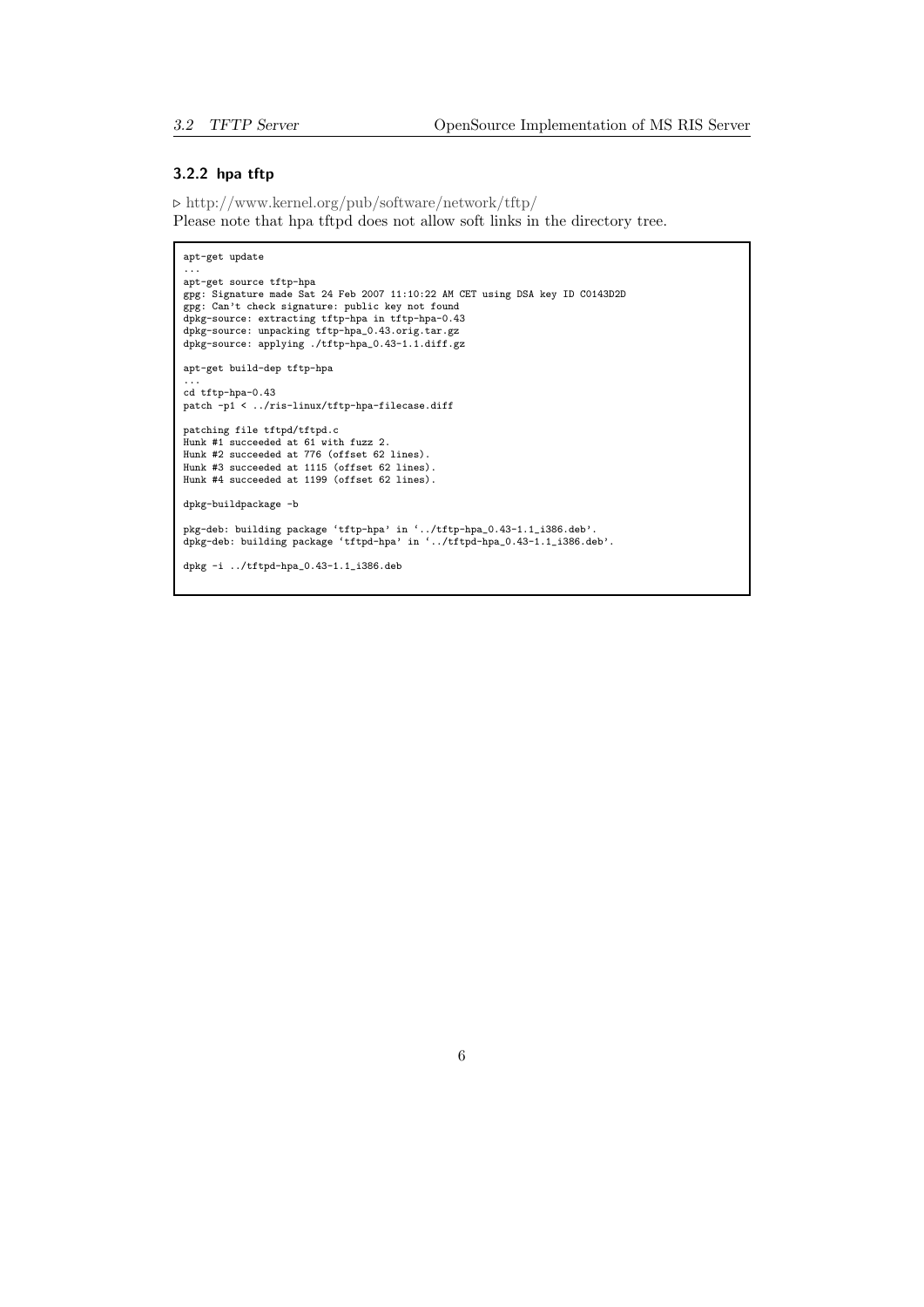## <span id="page-6-0"></span>3.2.3 Windows tftpd32

 $\triangleright$  <http://tftpd32.jounin.net/>

Unpack the tftpd32 archive to a directory, click on "Settings", then change options as described in Figure [1,](#page-6-1) select the directory previously shared as Base Directory.

| <b>Tftpd32: Settings</b><br>$\boldsymbol{\times}$                                                                                                                                                                                                                                                                                                                                  |
|------------------------------------------------------------------------------------------------------------------------------------------------------------------------------------------------------------------------------------------------------------------------------------------------------------------------------------------------------------------------------------|
| Base Directory                                                                                                                                                                                                                                                                                                                                                                     |
| C:\tftpboot<br>Browse                                                                                                                                                                                                                                                                                                                                                              |
| Global Settings:<br>Syslog server<br><b>▽</b> TFTP Server<br>Syslog Server<br>Save syslog message:<br><b>TFTP Client</b><br><b>DHCP</b> Server<br>⊽<br>File<br>SNTP server                                                                                                                                                                                                         |
| TFTP Security<br>TFTP configuration<br>$C$ None<br>Timeout (seconds)<br>з<br>$\mathbf{G}$ Standard<br>Max Retransmit<br>6<br>$\blacksquare$ High<br>Tftp port<br>69<br>$\heartsuit$ Read Only<br>local ports pool                                                                                                                                                                  |
| Advanced TFTP Options<br>○ Option negotiation<br>Hide Window at startup<br><b>PXE</b> Compatibility<br>Create "dir.txt" files<br>Show Progress bar<br>Create md5 files<br>$\nabla$ Translate Unix file names<br>Beep for long transfer<br>$\nabla$ Use Tftpd32 only on this interface<br>$\Box$ Use anticipation window of $]^\Box$<br><b>Bytes</b><br>☑ Allow '\' As virtual root |
| Default<br>ΩK<br>Help<br>Cancel                                                                                                                                                                                                                                                                                                                                                    |

<span id="page-6-1"></span>Figure 1: tftpd32 settings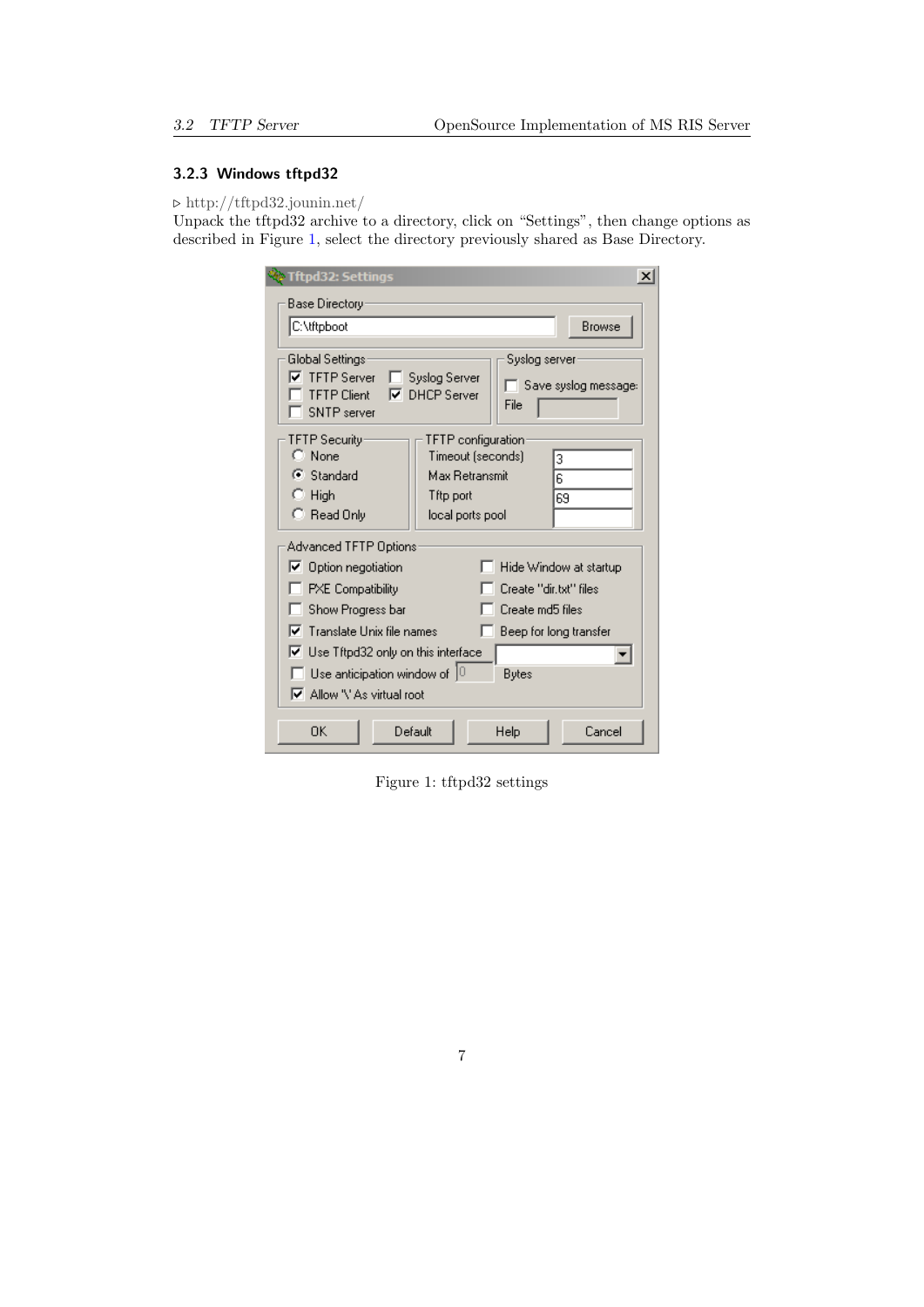## <span id="page-7-0"></span>3.3 DHCP Server

## <span id="page-7-1"></span>3.3.1 ISC DHCP v3

 $\triangleright$ <http://www.isc.org/index.pl?/sw/dhcp/>

```
subnet 192.168.129.0 netmask 255.255.255.0
{
   range dynamic-bootp 192.168.129.100 192.168.129.110;
default-lease-time 600;
   max-lease-time 7200;
filename "pxelinux.0";
   server-name "attila.of.war";
next-server attila.of.war;
}
```
#### <span id="page-7-2"></span>3.3.2 DnsMasq

 $\triangleright$ <http://thekelleys.org.uk/dnsmasq/doc.html>

```
dhcp-range=192.168.129.100,192.168.129.150,1h
dhcp-boot=pxelinux.0,attila,192.168.129.1
```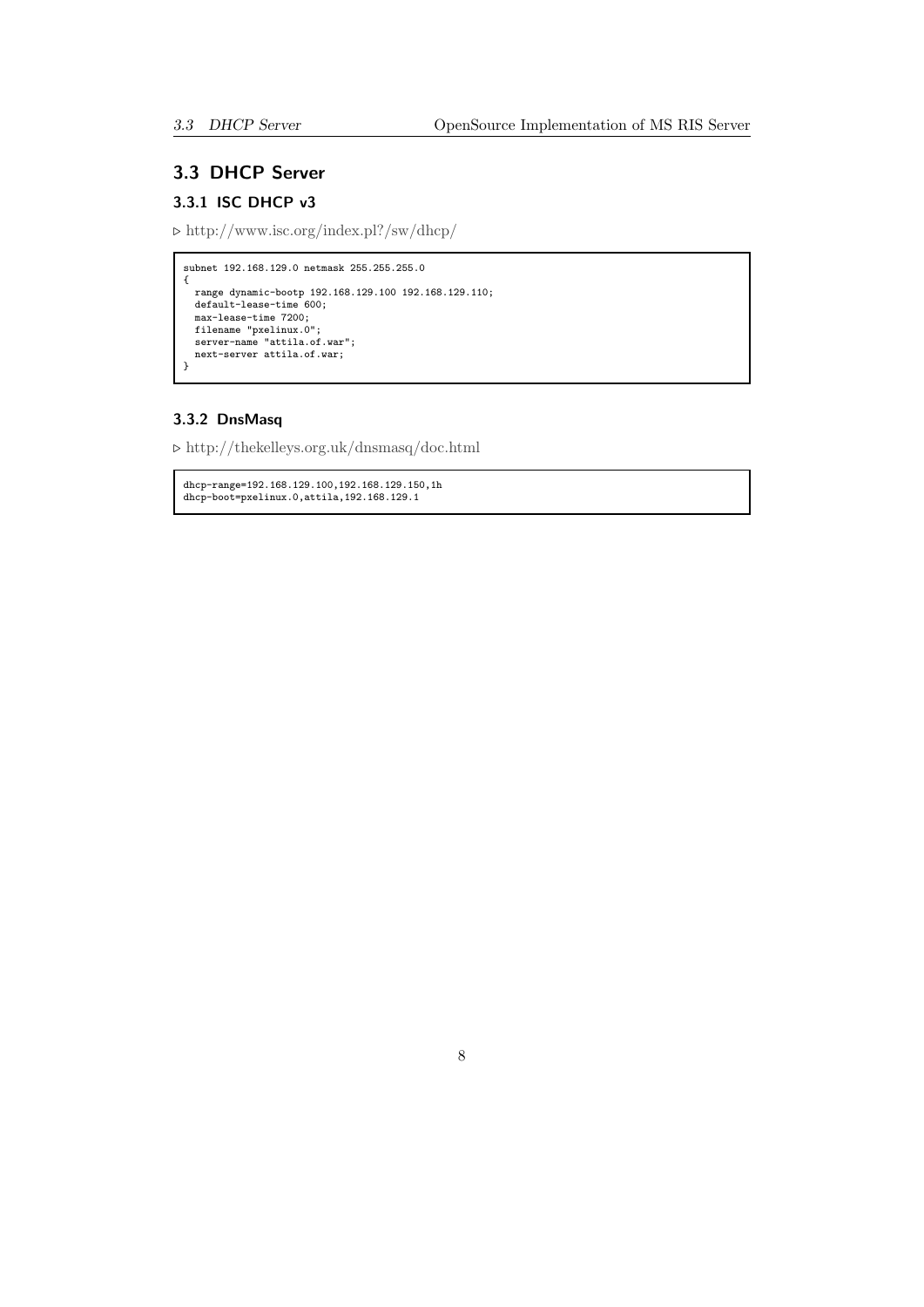#### <span id="page-8-0"></span>3.3.3 Windows tftpd32 DHCP

#### $\triangleright$  <http://tftpd32.jounin.net/>

Click on DCHP server tab, then fill values as described in Figure [2,](#page-8-1) change you network interface, starting pool, size, mask as needed. Use pxelinux.0 as Boot File. Please note that if you have enabled ICS (Internet Connection Sharing), tftpd32 will not work because ICS does dhcp server too.

| े Tftpd32 by Ph. Jounin                                                                                                                                                                                                        | $-10X$                  |
|--------------------------------------------------------------------------------------------------------------------------------------------------------------------------------------------------------------------------------|-------------------------|
| Current Directory C:\tftpboot                                                                                                                                                                                                  | Browse                  |
| Server interfaces 192.168.129.2                                                                                                                                                                                                | Show Dir                |
| DHCP server   Log viewer  <br>Tftp Server                                                                                                                                                                                      |                         |
| IP pool starting address 192.168.129.150<br>Size of pool<br>而<br><b>Boot File</b><br>loxelinux.0<br>WINS/DNS Server<br>0.0.0.0<br>Default router<br>0.0.0.0<br>Mask<br>255.255.255.0<br>Domain Name<br>Additional Option<br>Ιo | s<br>a<br>$\frac{v}{e}$ |
| IP<br>MAC<br>allocated at<br>About<br>Settings                                                                                                                                                                                 | renew at<br>Help        |

<span id="page-8-1"></span>Figure 2: tftpd32 dchp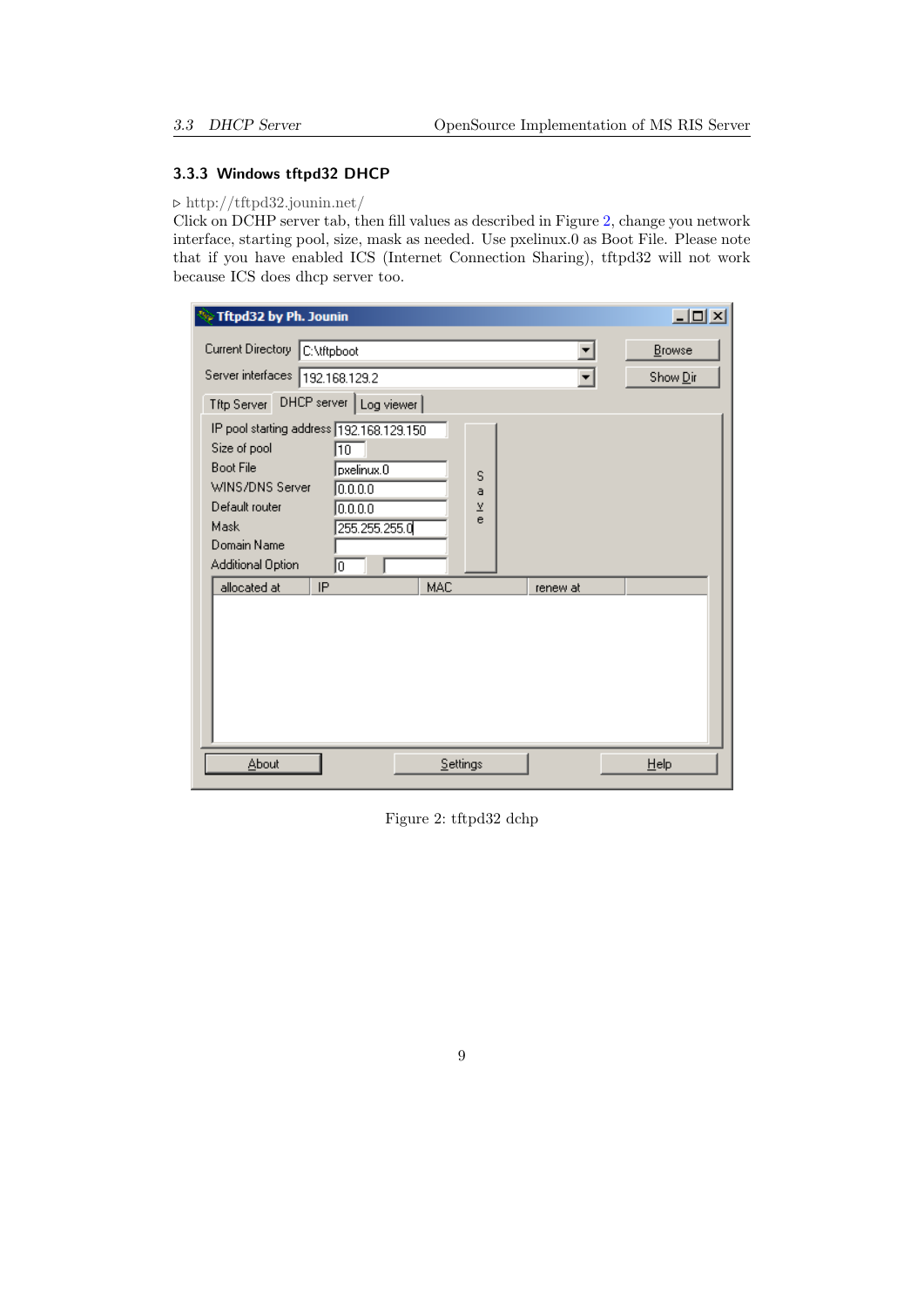# <span id="page-9-0"></span>4 Stage

## <span id="page-9-1"></span>4.1 Needed files

• pxelinux.0 and pxelinux.cfg/default You can find pxelinux.0 in the syslinux package, [http://syslinux.zytor.com/.](http://syslinux.zytor.com/) pxelinux.cfg/default should be like:

```
label win2k
   kernel w2k.0
label winxp
   kernel winxp.0
label win2k3
   kernel w2k3.0
```
 $\bullet\,$  w2k.0, wxp.0, w23.0 Locate a file called  $i386/STARTROM.N1_$  in the Windows installation directory/ Use cabextract as follow or you favourite unpacker:

cabextract <Source dir>/i386/STARTROM.N1\\_

so you will have a file called startrom.n12. Change the ntloader filename to be able to use multiple setups, you will need sed command line utility: [http://gnuwin32.sourceforge.net/packages/sed.htm.](http://gnuwin32.sourceforge.net/packages/sed.htm) Windows 2000:

```
sed -i -e 's/NTLDR/W2KLD/gi' startrom.n12
```
Windows XP:

sed -i -e 's/NTLDR/XPLDR/gi' startrom.n12

Windows 2003:

sed -i -e 's/NTLDR/W2K3L/gi' startrom.n12

Then rename startrom.n12 to w2k.0, wxp.0 or w23.0 depending on the Windows source installation you used.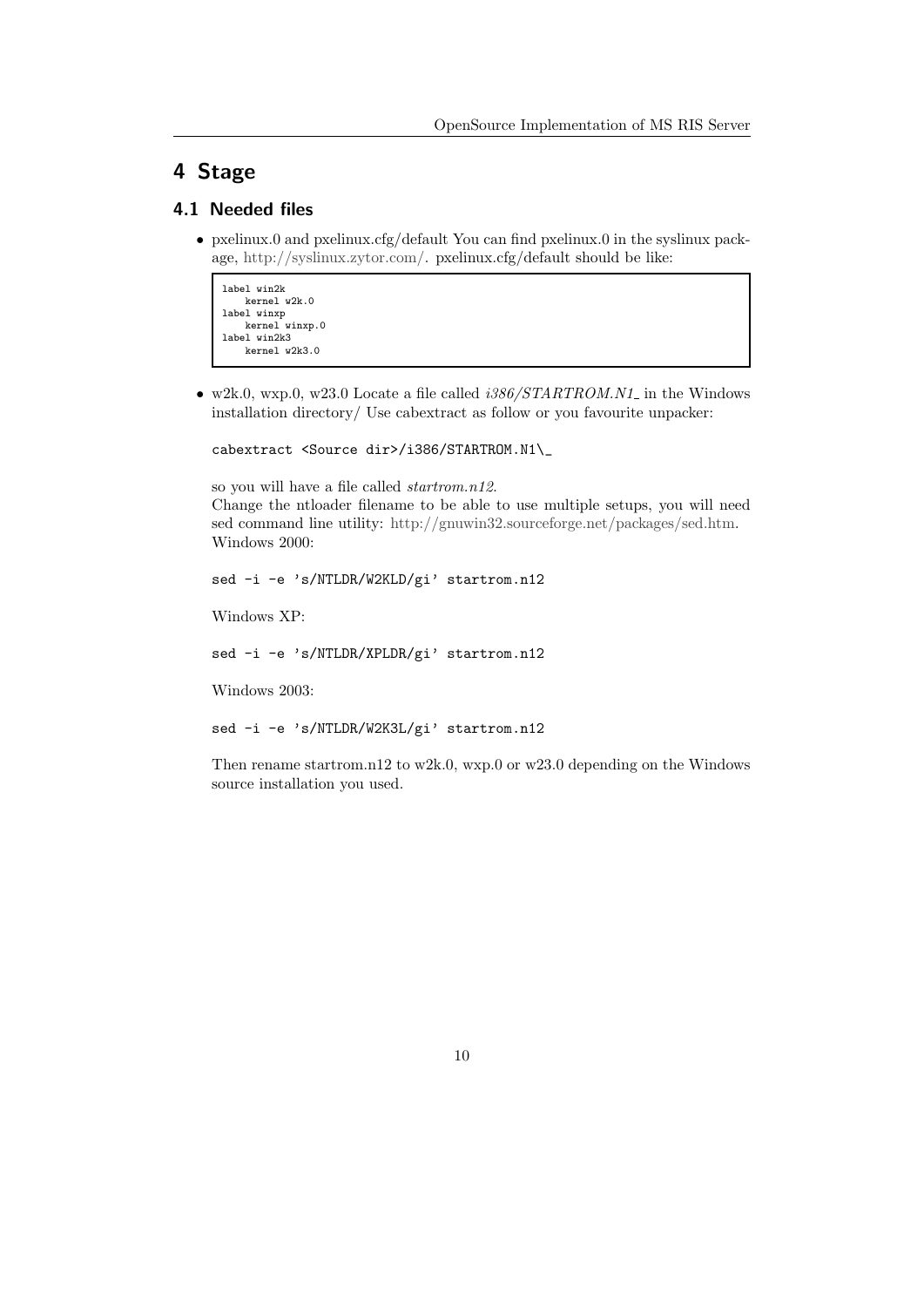• W2KLD, XPLDR, W2K3L Locate a file called *i386/SETUPLDR.EX* in the Windows installation directory/ Use cabextract as follow or you favourite unpacker:

cabextract <Source dir>/i386/SETUPLDR.EX\\_

so you will have a file called setuploader.exe. Change the response filename to be able to use multiple setups: Windows XP:

sed -i -e 's/winnt\.sif/winxp\.sif/gi' setupldr.exe

Windows 2003:

sed -i -e 's/winnt\.sif/wi2k3\.sif/gi' setupldr.exe

Then rename setuploader.exe to XPLDR or W2K3L depending on the Windows source installation you used. A special case is Windows 2000, there is bug(?) in win2k setup loader that appends the needed filename, to the string  $prelinux.0$ , so just rename win2k setuploader to W2KLD for now, you will need to use different names for the ntdetect and the response file.

• pxelinux.0ntdetect.com ntdetect.wxp ntdetect.2k3

Please note that win2k needs ntdetect.com file named as *pxelinux.0ntdetect.com*. ntdetect.com is located in *¡Source dir* $\frac{1}{6}$ /*i386*/. You should change the response filename, as before. No changes for Windows 2000. Windows XP:

sed -i -e 's/ntdetect\.com/ntdetect\.wxp/gi' setupldr.exe

Windows 2003:

sed -i -e 's/ntdetect\.com/ntdetect\.2k3/gi' setupldr.exe

• pxelinux.0winnt.sif winxp.sif wi2k3.sif

Use this for all response files: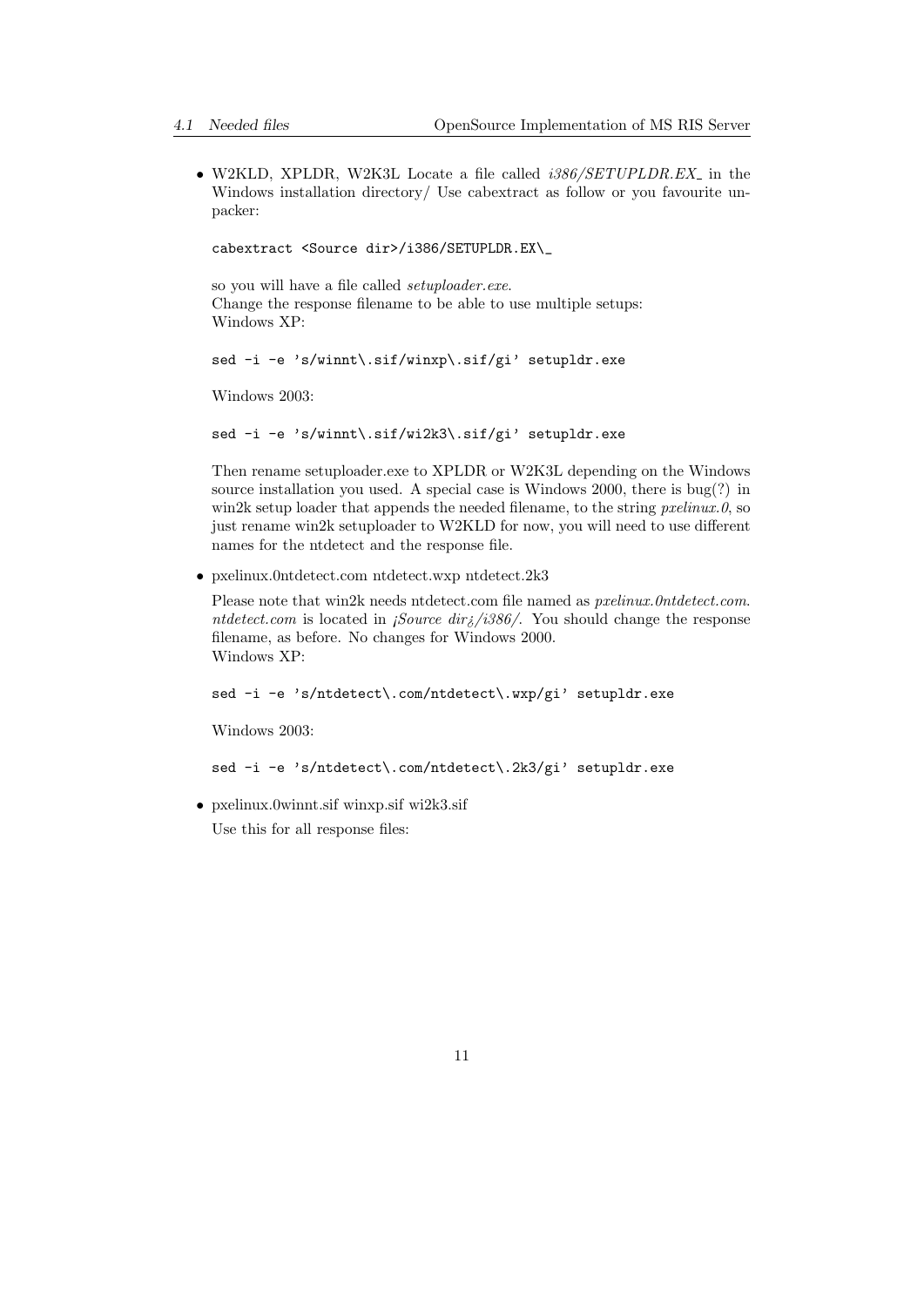```
[data]
floppyless = "1"
msdosinitiated = "1"
; Needed for second stage<br>OriSrc = "\\SERVERNAME\SHARENAME\<setup_dir>\i386"<br>OriTyp = "4"<br>LocalSourceOnCD = 1
DisableAdminAccountOnDomainJoin = 1
[SetupData]
OsLoadOptions = "/fastdetect"
; Needed for first stage
SetupSourceDevice = "\Device\LanmanRedirector\SERVERNAME\SHARENAME\<setup_dir>"
[UserData]
ComputerName = *
; if needed
;ProductID=
```
Then replace  $\langle setup\_dir \rangle$ , with win2k, winxp, win2k3 in each response file. Also replace SERVERNAME and SHARENAME with your own.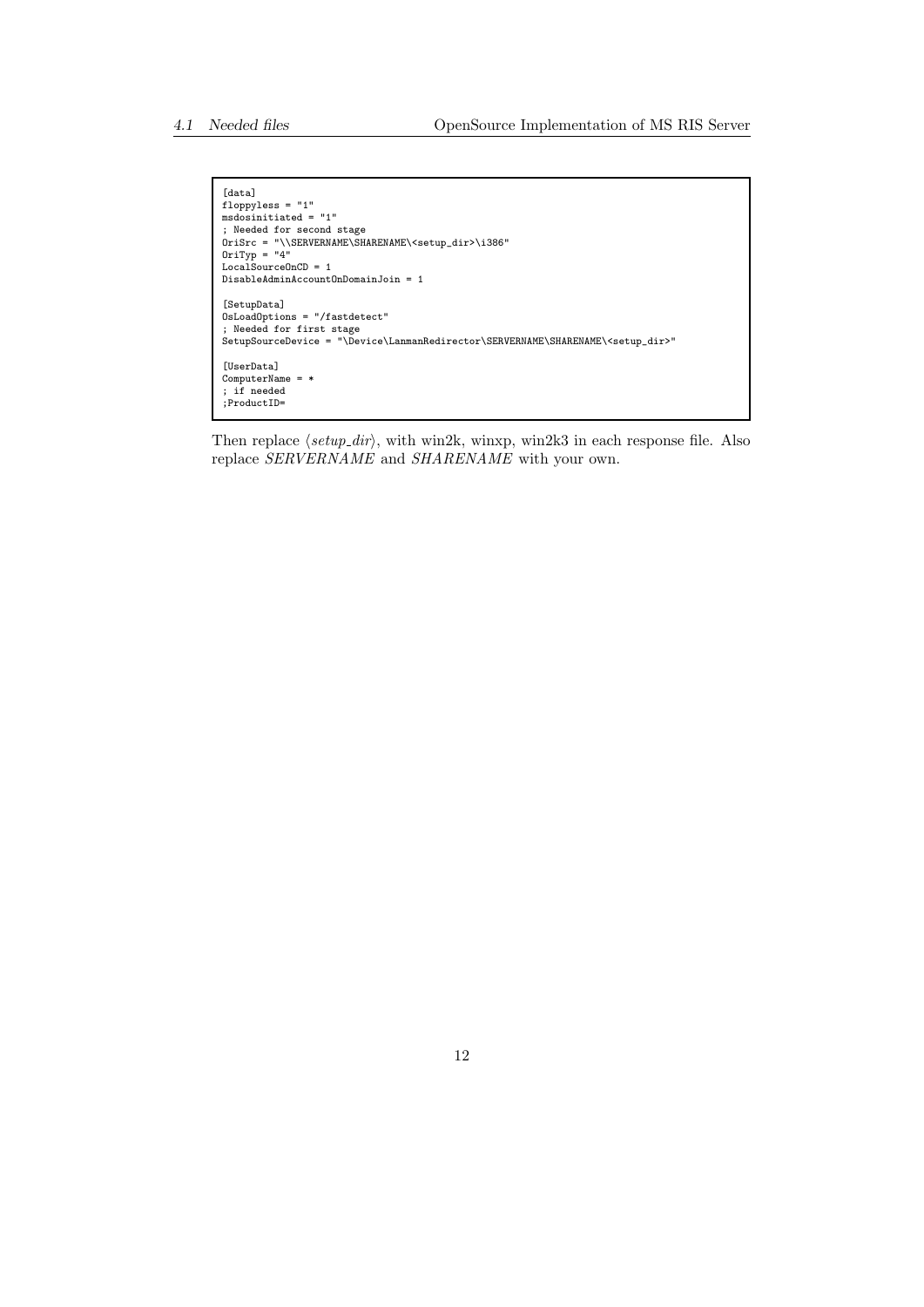## <span id="page-12-0"></span>4.2 tftp directory tree

This should be the tftp root directory tree. Please note that files on the top level must be have the same case on unix since my case insensitive lookup patch only applies when a path starts by  $\setminus$ .

| $\triangleright \text{tftproot}/$ |                                              |
|-----------------------------------|----------------------------------------------|
| pxelinux.0                        |                                              |
| $\triangleright$ pxelinux.cfg/    |                                              |
| default                           |                                              |
| $\triangleright$ win2k/           |                                              |
| i386                              | $\leftarrow$ Windows 2000 Installation Files |
| $\triangleright$ winxp/           |                                              |
| i386                              | $\leftarrow$ Windows XP Installation Files   |
| $\triangleright$ win2k3/          |                                              |
| i386                              | $\leftarrow$ Windows 2003 Installation Files |
| w2k.0                             | $\leftarrow$ startrom.n12 from Windows 2000  |
| wxp.0                             | $\leftarrow$ startrom.n12 from Windows XP    |
| w23.0                             | $\leftarrow$ startrom.n12 from Windows 2003  |
| W2KLD                             | $\leftarrow$ setup loader from Windows 2000  |
| XPLDR.                            | $\leftarrow$ setup loader from Windows XP    |
| W2K3L                             | $\leftarrow$ setup loader from Windows 2003  |
| pxelinux.0ntdetect.com            | $\leftarrow$ Windows 2000 ntdetect.com       |
| ntdetect.wxp                      | $\leftarrow$ Windows XP ntdetect.com         |
| ntdetect.2k3                      | $\leftarrow$ Windows 2003 ntdetect.com       |
| pxelinux.0winnt.sif               | $\leftarrow$ Windows 2000 Response File      |
| winxp.sif                         | $\leftarrow$ Windows XP Response File        |
| $wi2k3$ .sif                      | $\leftarrow$ Windows 2003 Response File      |

Table 1: directory tree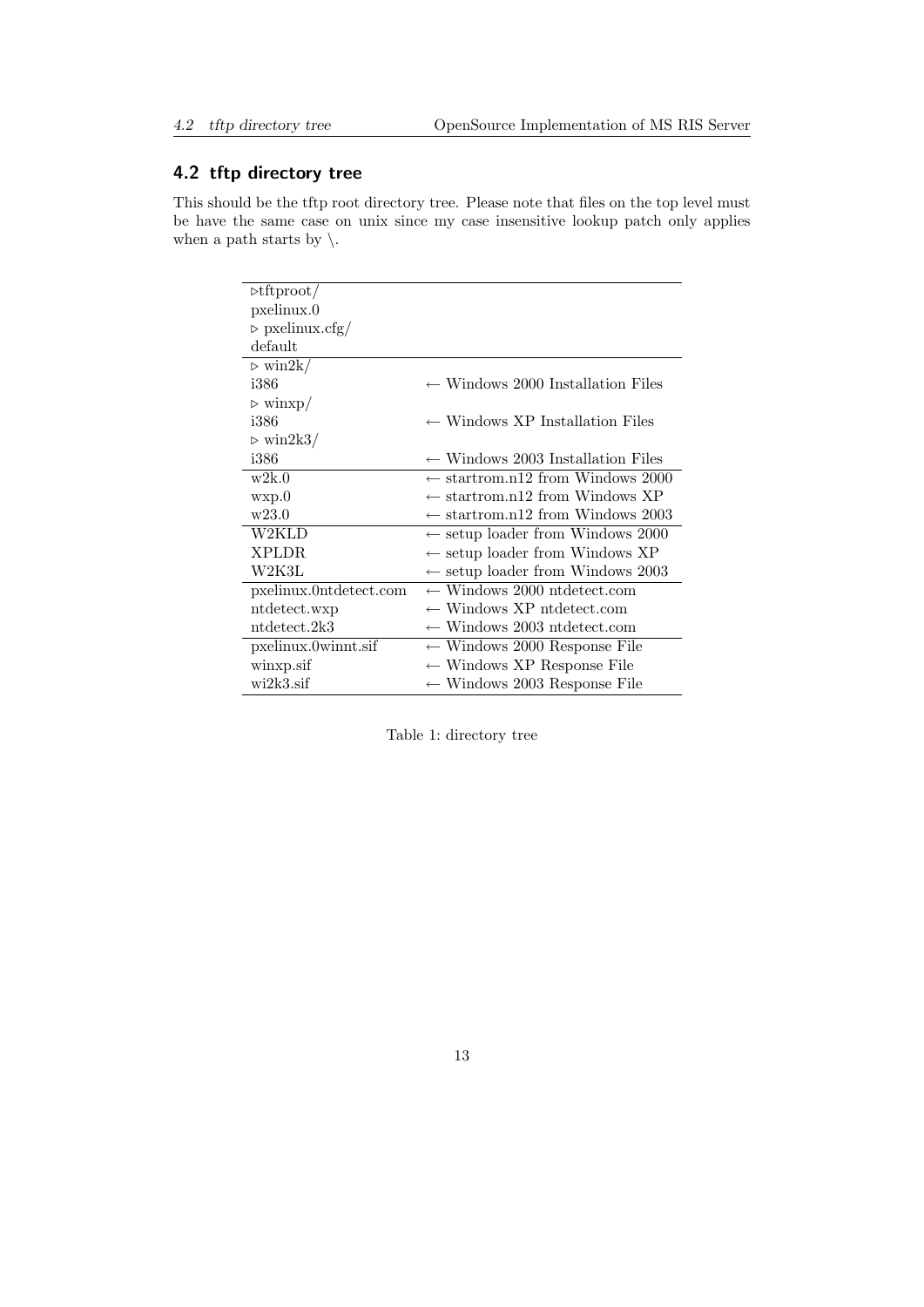#### <span id="page-13-0"></span>4.3 Drivers

To make network install working you first need to collect needed inf files from windows inf directory or from downloaded networks drivers. After you placed needed inf files in a directory, you should run infparser.py to make the driver cache needed by the binl server. Same utility can be used to generate a txt file that can be used with the mini binl server.

Example, if you have placed your inf files in /mnt/disk/ris/inf you should run:

#### infparser.py /mnt/disk/ris/inf

Then you will have two files: devlist.cache needed by the binlsrv (Python version) and nics.txt for the native mini binl server.

You need to place your binary .sys driver files in  $i386$  directory of the selected install path e.g. in /mnt/disk/ris/winxp/I386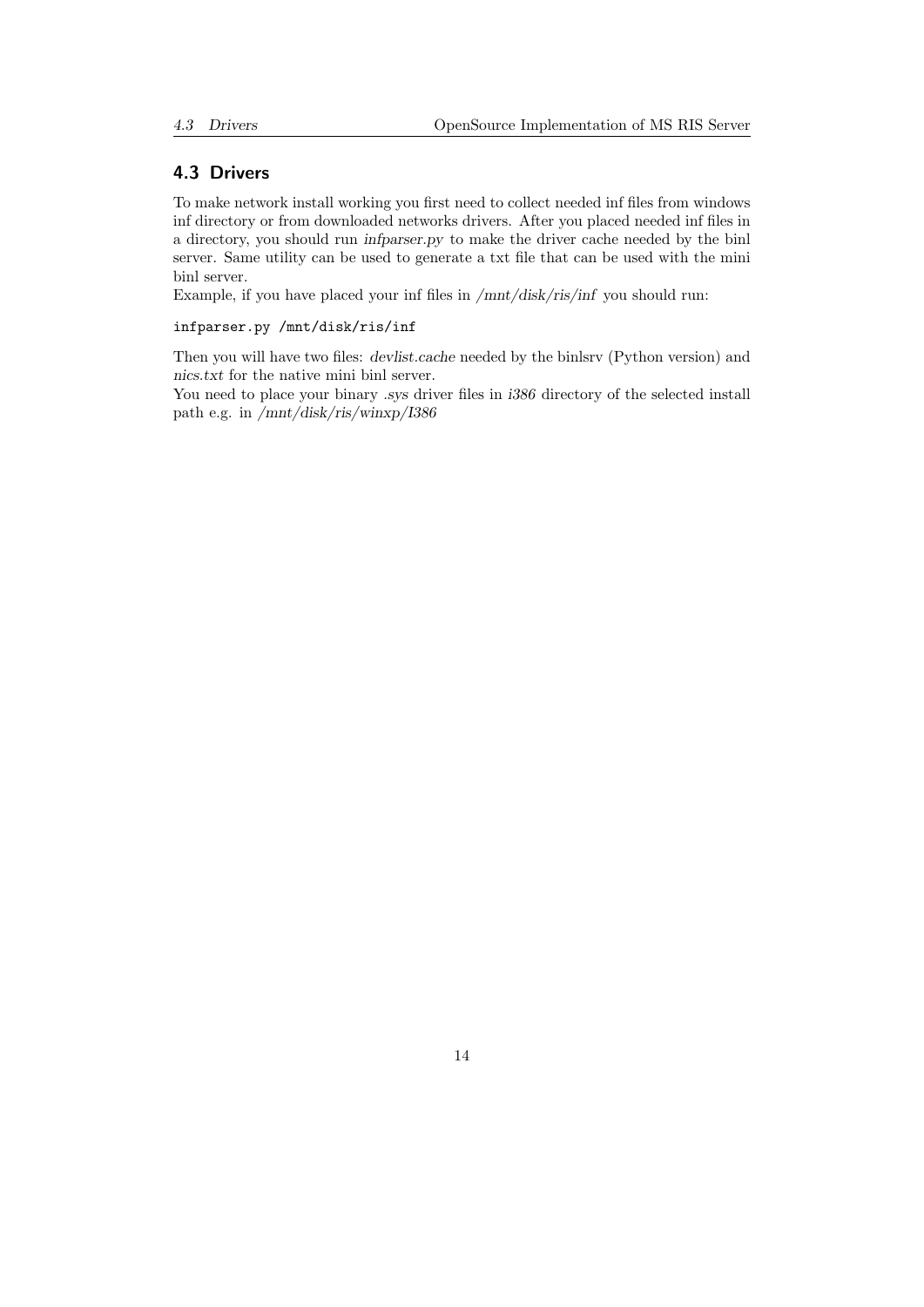## <span id="page-14-0"></span>5 Remote Install

#### <span id="page-14-1"></span>5.1 BINL Server

Microsoft BINL protocol handles a lot of request/response, but we only need one of them. The client detects the network card by scanning pci bus, the it ask binl server for a driver that matches Vendor ID and Product ID. So we can launch our binl server replacement as follows:

./binlsrv.py Succesfully loaded 662 devices Binlserver started...

You are now ready to boot your client from network, when pxelinux.0 will show the prompt select the label corresponding the operating system you want to install. If your motherboard/network card does not support booting from network you can make a floppy that emulates network boot using Rom-O-Matic [http://rom-o-matic.net/.](http://rom-o-matic.net/) The client will start to ask for some files to the tftpd server, then you will see something in the binlsrv output:

| $Recv$ NCQ $len = 48$                                                      |
|----------------------------------------------------------------------------|
| NCQ Driver request                                                         |
| [R] Vid: 0x1022                                                            |
| [R] Pid: 0x2000                                                            |
| $[R]$ rev_u1 = 0x2                                                         |
| $[R]$ rev_u2 = 0x0                                                         |
| $[R]$ rev_u3 = 0x0                                                         |
| $[R]$ rev = 0x10                                                           |
| $[R]$ rev2 = 0x88                                                          |
| $[R]$ subsys = 0x20001022                                                  |
| Checking PCI\VEN_1022&DEV_2000&SUB_20001022                                |
| Checking PCI\VEN_1022&DEV_2000                                             |
| Found PCI\VEN_1022&DEV_2000 in netamd2.inf                                 |
| $[S]$ Packet len = 0xc4 (196)                                              |
| [S] Result code: 0x0                                                       |
| $[S]$ type: $0x2$                                                          |
| $[S]$ base offset = 0x24 (36)                                              |
| $[S]$ dry off = 0x50 (80)                                                  |
| [S] $srv_off: 0x6a (106) \rightarrow 98 from start$                        |
| $[S]$ plen: $0x56(86)$                                                     |
| [S] $p_{off}: 0x76 (118) \rightarrow 110 from start$                       |
| [S] hid: $PCI\VEN_1022&DEV_2000 - Len 0x15 (21)$                           |
| $[S]$ drv: pontpci5.sys - Len 0xc (12)                                     |
| $[S]$ srv: PCnet - Len 0x5 (5)                                             |
| [S] Len data now $-2 = 0x54$ (84)                                          |
| [S] Description (REG_EXPAND_SZ [2]) = Scheda Ethernet PCI AMD PCNET Family |
| [S] Characteristics (REG_SZ $[1]$ ) = 132                                  |
| $[S]$ BusType (REG_SZ $[1]$ ) = 5                                          |
| [S] Total Params: 3                                                        |

As you can see the client asked for a network card that has 1022 as Vendor ID and 2002 as Product ID. Vendor ID 1022 is AMD while 2000 means pcnet family. Your setup should and you will able to continue Windows installation.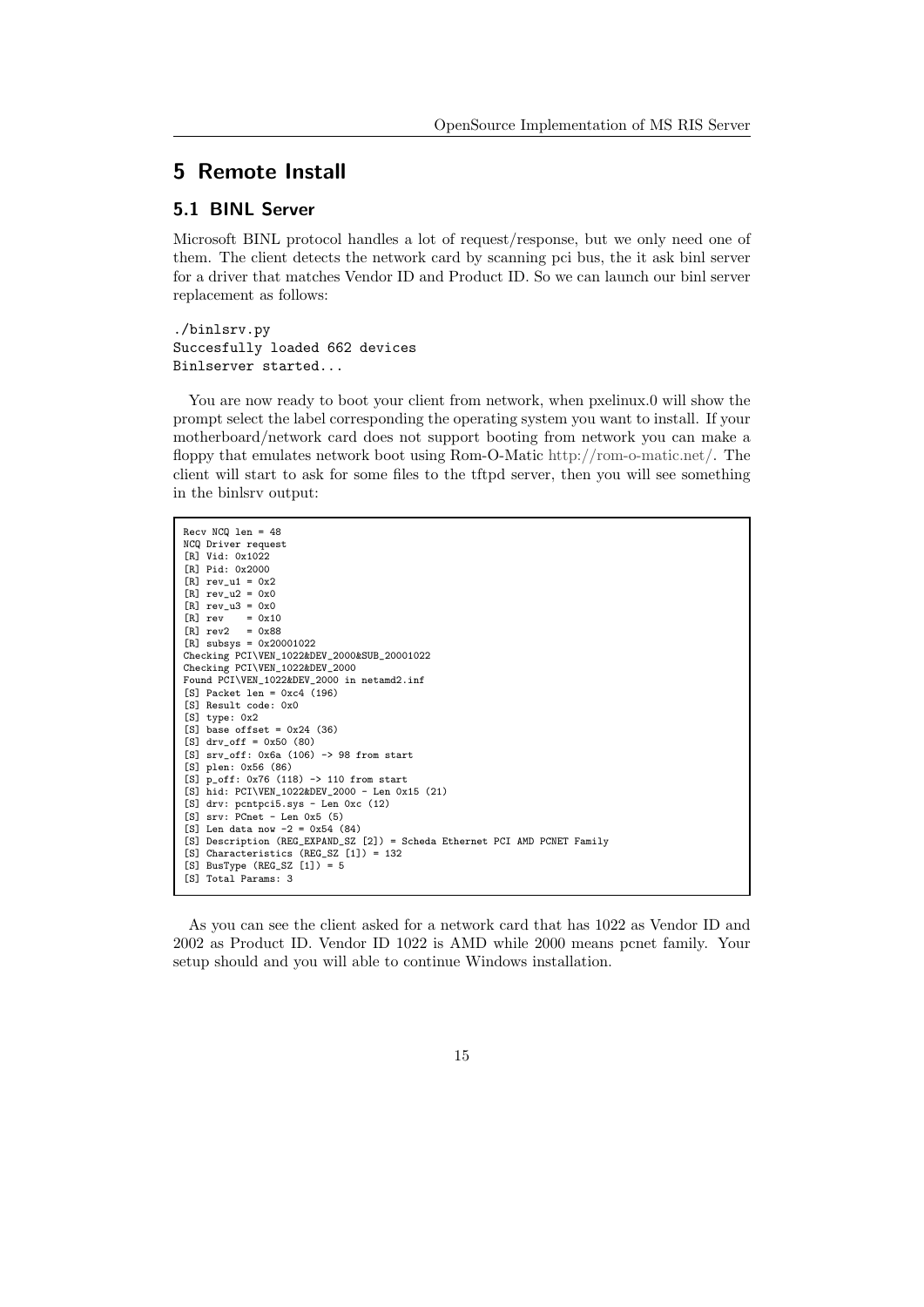## <span id="page-15-0"></span>6 Advanced

## <span id="page-15-1"></span>6.1 Client Modding

Windows installer client normally uses UDP port 4011 to talk with BINL server. In your network setup, you may need to use different port. You can also avoid to use sed to modify setuploader name and response file.

```
./modldr.py: [-l loader] [-p port] [-v] [-r response] inputfile
startrom:<br>- changes SetupLoader
                                  [-1] : exactly 5 chars - only if not yet modified
SetupLDR:
 - changes the udp port [-p] : 16 bit integer
 - displays the current port [-v] : no modification are made<br>- change response file [-r] : exactly 9 chars - only i
                                  [-r] : exactly 9 chars - only if not yet modified
!!! Warning modifications are made in-place, so the file is modified !!!
```
SetupLoader is NTLDR or whatever you renamed it. If you use a different port in the client you should use same port on binlsrv.py, by adding -p port command line option. You can also use -a to bind BINL server to a specific interface. This way you can run multiple instances of BINL server listening to different port/interfaces.